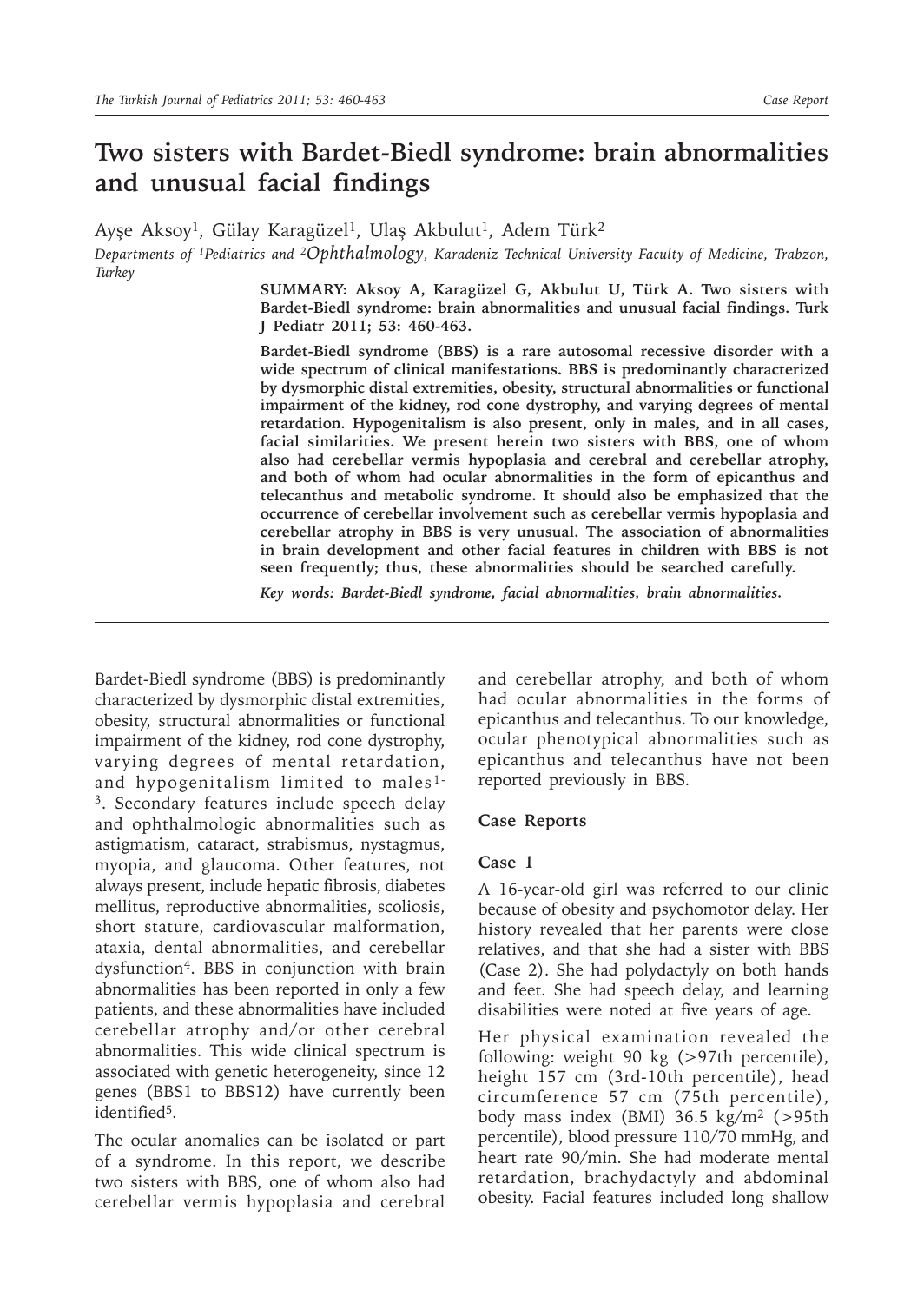philtrum, thin upper lip, small downturned mouth, bitemporal narrowing, anteverted nares, telecanthus, and epicanthus (Fig. 1). Ophthalmologic examination showed mild optic pallor, cataracts, peripapillary chorioretinal atrophy, and peripheral localized pigmentation. Her pubertal status was consistent with Tanner 5, and she had regular menses.

Laboratory findings were as follows: fasting blood glucose (FBG) level: 100 mg/dl, insulin: 13.7 uIU/ml and homeostasis model assessment of insulin resistance (HOMA-IR): 3.34. Oral glucose tolerance test (OGTT) revealed impaired glucose tolerance, with 2<sup>nd</sup> hour glucose of 158 mg/dl and insulin of 54 uIU/ml. Plasma cholesterol level of 173 mg/ dl, triglyceride (TG) level of 150 mg/dl and high-density lipoprotein (HDL) level of 29 mg/dl were indicative of metabolic syndrome. Other biochemical parameters were within normal limits. Tandem mass spectrometry and urine organic acid quantification were normal. Abdominopelvic ultrasonography, electroencephalography and echocardiography were normal. Renal scans were normal. Brain magnetic resonance imaging (MRI) showed cerebral and cerebellar atrophy and cerebellar vermis hypoplasia (Fig. 2).

## **Case 2**

A 12-year-old girl was referred to our clinic because of obesity and psychomotor delay. Her elder sister had BBS (Case 1). Her history revealed extra digits on both feet and left hand at birth. She had speech delay (first words at 3 years) and learning disabilities.





**Fig. 2.** Magnetic resonance coronal T2-weighted image of Patient 1 showing cerebral and cerebellar atrophy and cerebellar vermis hypoplasia.

Physical examination revealed the following: weight 66.5 kg (>97th percentile) and height 150 cm (3rd-10th percentile), head circumference 54 cm (75th percentile), BMI  $31.6 \text{ kg/m}^2$  (>95th percentile), blood pressure 100/60 mmHg, and pulse 80/min. She had brachydactyly, moderate mental retardation and truncal obesity. Facial features were similar to those of her sister. The ocular examination showed peripapillary chorioretinal atrophy. The other ocular findings were mild epicanthal folding and telecanthus. Her pubertal status was Tanner 2.

Laboratory investigations revealed the following: FBG: 80 mg/dl, insulin: 15.1 uIU/ ml and HOMA-IR: 6.02. OGGT revealed hyperinsulinemia (insulin: 228 uIU/ml). Plasma cholesterol level of 154 mg/dl, TG level of 228 mg/dl and HDL level of 27 mg/ dl were indicative of metabolic syndrome. Abdominopelvic ultrasonography was normal. Renal scans, brain MRI, electroencephalography, and echocardiography were normal. Blood pressures in both patients in all four extremities were normal.

## **Discussion**

The BBS is an autosomal recessive disorder Fig. 1. Epicanthus and telecanthus in Patient 1. characterized by clinical and genetic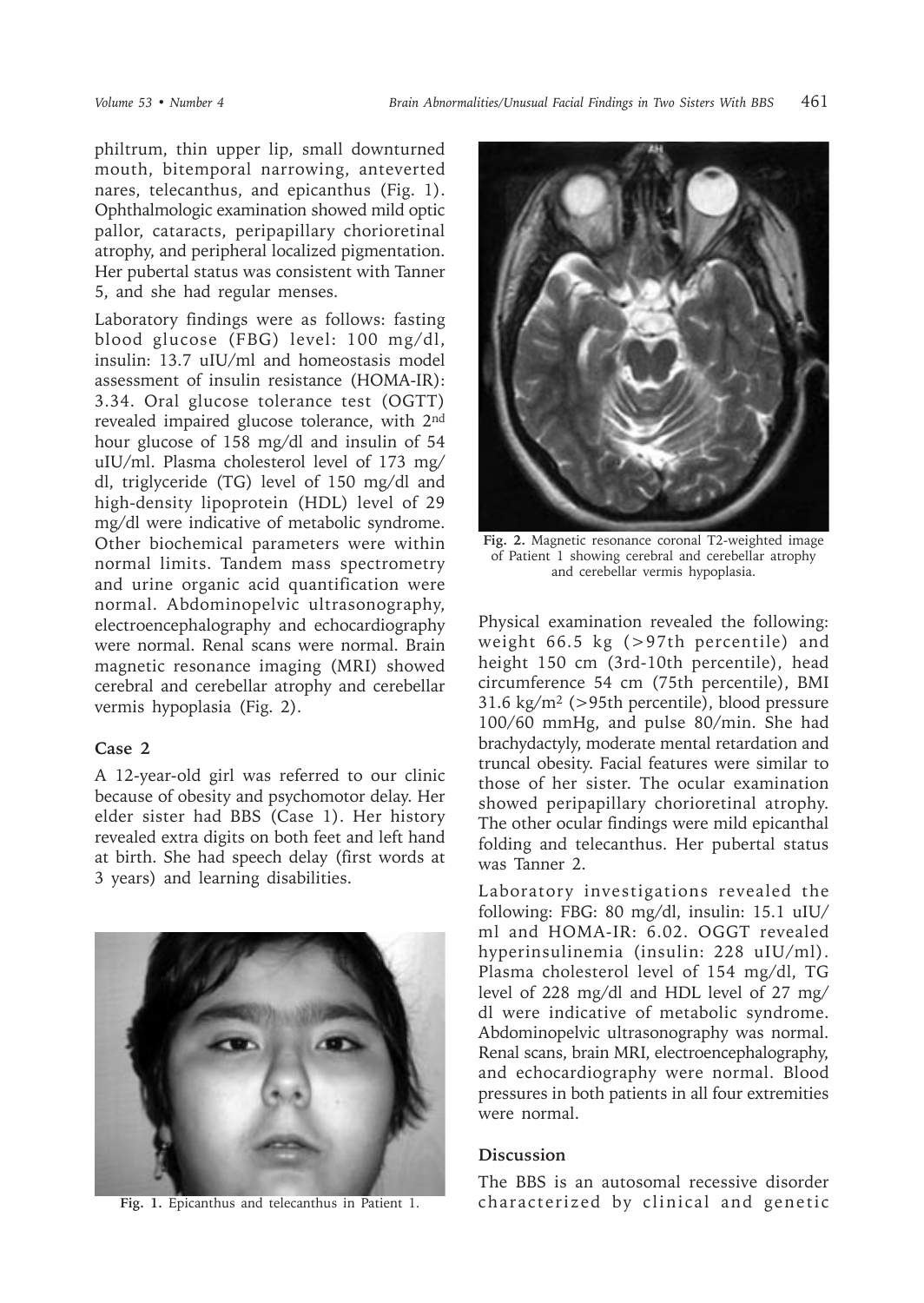heterogeneity $2,3$ . The full spectrum of clinical features is found in only 40-45% of patients with BBS1-6. Both of our patients manifested brachydactyly, moderate mental retardation, chorioretinal atrophy, truncal obesity, and polydactyly, without renal involvement. These findings are associated with BBS diagnosis according to the revised criteria<sup>2</sup>. Only 60-70% of BBS patients have mutations identified in at least one of the 12 currently identified genes<sup>5</sup>. Several studies indicate that BBS1 (11q13) is the most common causative locus<sup>2</sup>, but there are several families of Middle Eastern and Asian origin who do not show linkage to any known locus<sup>3</sup>.

There are a few reports on the facial features of BBS. It was described that characteristic facial findings of BBS include brachycephaly, macrocephaly, microcephaly, large ears, short and narrow palpebral fissures, deep-set eyes, a flat nasal bridge with anteverted nares, hypertelorism, bitemporal narrowing, a long shallow philtrum, thin upper lip, and small downturned mouth, and frontal balding in adult males<sup>2,3</sup>. Most BBS patients are reported as having a typical facies of "moon face", frontal premature balding, enophthalmos, and downward-slanting palpebral fissures. These findings are characteristic when present; however, they are not necessarily helpful in all cases2. Both of our patients had facial features including long shallow philtrum, thin upper lip, small downturned mouth, bitemporal narrowing, and anteverted nares. Here, we report two BBS sisters who had epicanthus and telecanthus; these facial features have not been published previously in BBS. Although minor facial anomalies are distinguished from common variants by appearing less commonly than in 4% in the community, presence of both epicanthus and telecanthus in these two sisters with BBS is another unusual finding<sup>6</sup>.

One of the sisters (Case 1) also exhibited the neurologic findings of cerebral and cerebellar atrophy and cerebellar vermis hypoplasia (Fig. 2). The literature contains very limited information about the association of cerebellar hypoplasia and cerebral atrophy with BBS. There are only six cases with BBS in the literature who had cerebellar atrophy<sup>4,7,8</sup>. To date, cerebral abnormalities reported in BBS cases included cerebral cortical atrophy, gyral

atrophy, hydrocephalus, enlarged cerebral gyri, hemispheric asymmetry, temporal and parietal lobe hypoplasia, cerebellar vermis hypoplasia, frontal cortical dysplasia, enlarged 4th ventricle with mega-cisterna magna, and heterotopias<sup>7,8</sup>. Case 1 had both cerebral and cerebellar atrophy and cerebellar vermis hypoplasia, and the coexistence of these findings in one patient has not been reported to date in BBS, even in patients with brain abnormalities. However, our patient had a normal tandem gait despite the presence of cerebellar atrophy, as previously observed in a case report in the literature4. Beales et al.<sup>2</sup> reported that 40% of patients had ataxia with poor coordination and 33% had a gait abnormality in a series of 109 patients with BBS. Only 10 patients (9%) of the series had brain imaging (computerized tomography and MRI), and this failed to show any isolated structural abnormality of the cerebellum<sup>2</sup>. It has recently been proposed that the frequency of brain abnormalities in BBS may be higher than originally considered, since neuroimaging screening was not regularly performed in the previous cases. Rooryck et al.8 reported that the progressive appearance of abnormalities in brain development may be suggestive of a degenerative process.

On the other hand, two patients also had metabolic syndrome (MES). MES has been rarely reported in BBS patients, which makes our patients more interesting<sup>9</sup>. Early detection and treatment of MES is important for reducing morbidity and mortality. We suggest that the most important step is a detailed physical examination, which together with modern imaging methods might be helpful in facilitating an early diagnosis of BBS. Ophthalmologists, endocrinologists and nephrologists should be aware of BBS because of its adverse prognosis with early onset of blindness, MES, increased vascular disease risk, and severe renal impairment.

In conclusion, our patients presented some important phenotypical features that were not previously described in BBS. In addition, it should be emphasized that the occurrence of cerebellar involvement such as cerebellar vermis hypoplasia and cerebellar atrophy in BBS is very unusual. The association of abnormalities in brain development and other facial features in individuals with BBS is not observed often in childhood and should be searched carefully.